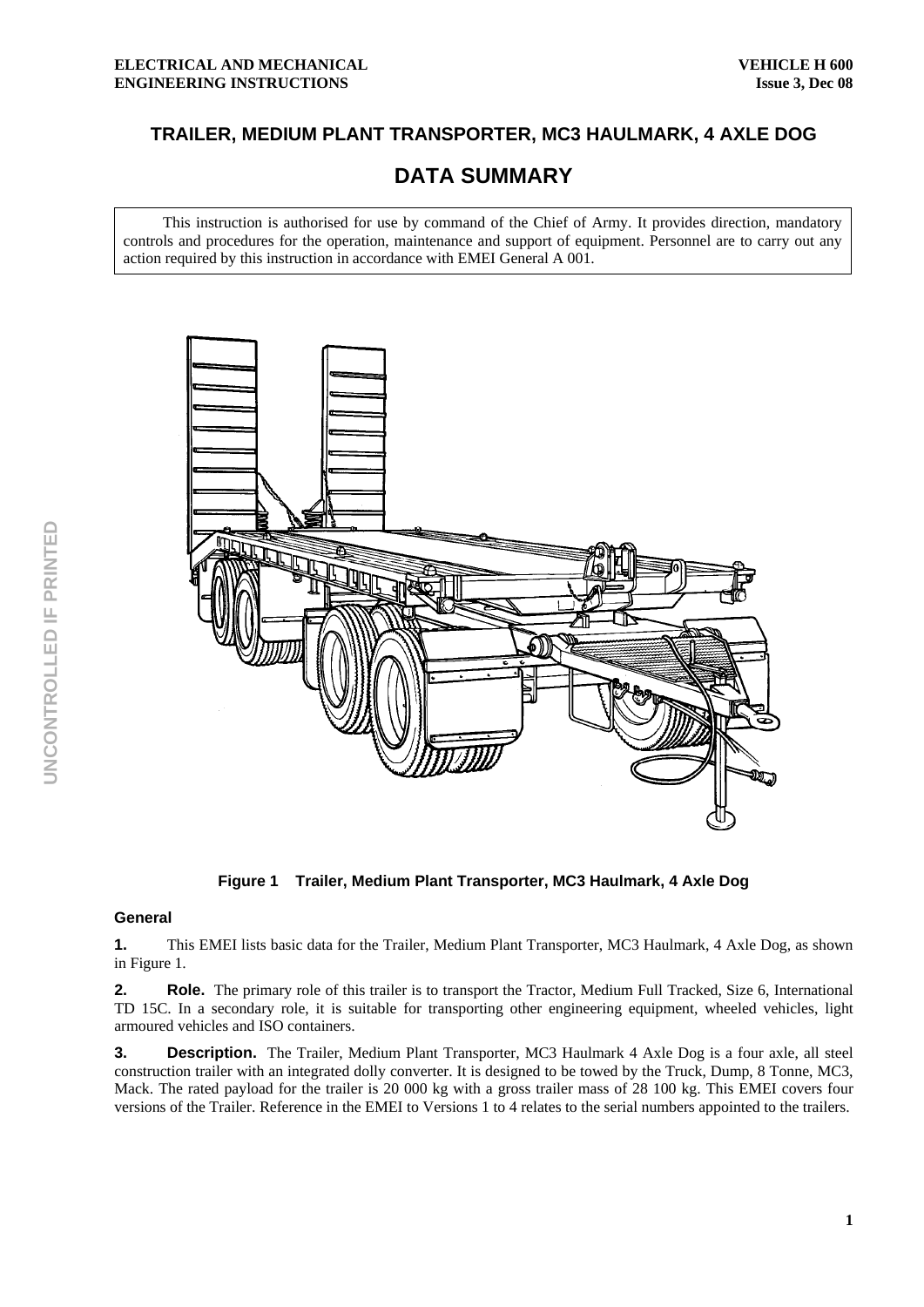#### $\overline{4}$ . Table 1 lists the serial numbers for the different versions of the trailer.

|  |  | Table 1 Trailer Version Serial Numbers |
|--|--|----------------------------------------|
|  |  |                                        |

| Ser | Version | <b>Serial Numbers</b> |
|-----|---------|-----------------------|
|     |         | 9072 to 9099          |
| 2   | 2       | 10847 to 10874        |
| 3   | 3       | 11851 to 11865        |
|     |         | 12351 to 12361        |

# **Detail**

 $5.$ 

|    |                      | Dimensions - Version 1:           |  |  |  |  |
|----|----------------------|-----------------------------------|--|--|--|--|
| a. | Length (Ramps down): |                                   |  |  |  |  |
|    | (1)                  |                                   |  |  |  |  |
|    | (2)                  |                                   |  |  |  |  |
| b. | Length (Ramps up):   |                                   |  |  |  |  |
|    | (1)                  |                                   |  |  |  |  |
|    | (2)                  |                                   |  |  |  |  |
| c. | Height:              |                                   |  |  |  |  |
|    | (1)                  |                                   |  |  |  |  |
|    | (2)                  |                                   |  |  |  |  |
| d. |                      | Deck Length:                      |  |  |  |  |
|    | (1)                  |                                   |  |  |  |  |
|    | (2)                  |                                   |  |  |  |  |
| е. |                      |                                   |  |  |  |  |
| f. |                      |                                   |  |  |  |  |
| g. |                      |                                   |  |  |  |  |
| h. |                      |                                   |  |  |  |  |
| i. |                      |                                   |  |  |  |  |
| ī. |                      |                                   |  |  |  |  |
|    |                      | Dimensions - Versions 2, 3 and 4: |  |  |  |  |
| а. |                      | Length (Ramps down):              |  |  |  |  |
|    | (1)                  |                                   |  |  |  |  |
|    | (2)                  |                                   |  |  |  |  |
| b. | Length (Ramps up):   |                                   |  |  |  |  |
|    | (1)                  |                                   |  |  |  |  |
|    | (2)                  |                                   |  |  |  |  |
| c. | Height:              |                                   |  |  |  |  |
|    | (1)                  |                                   |  |  |  |  |
|    | (2)                  |                                   |  |  |  |  |
|    |                      |                                   |  |  |  |  |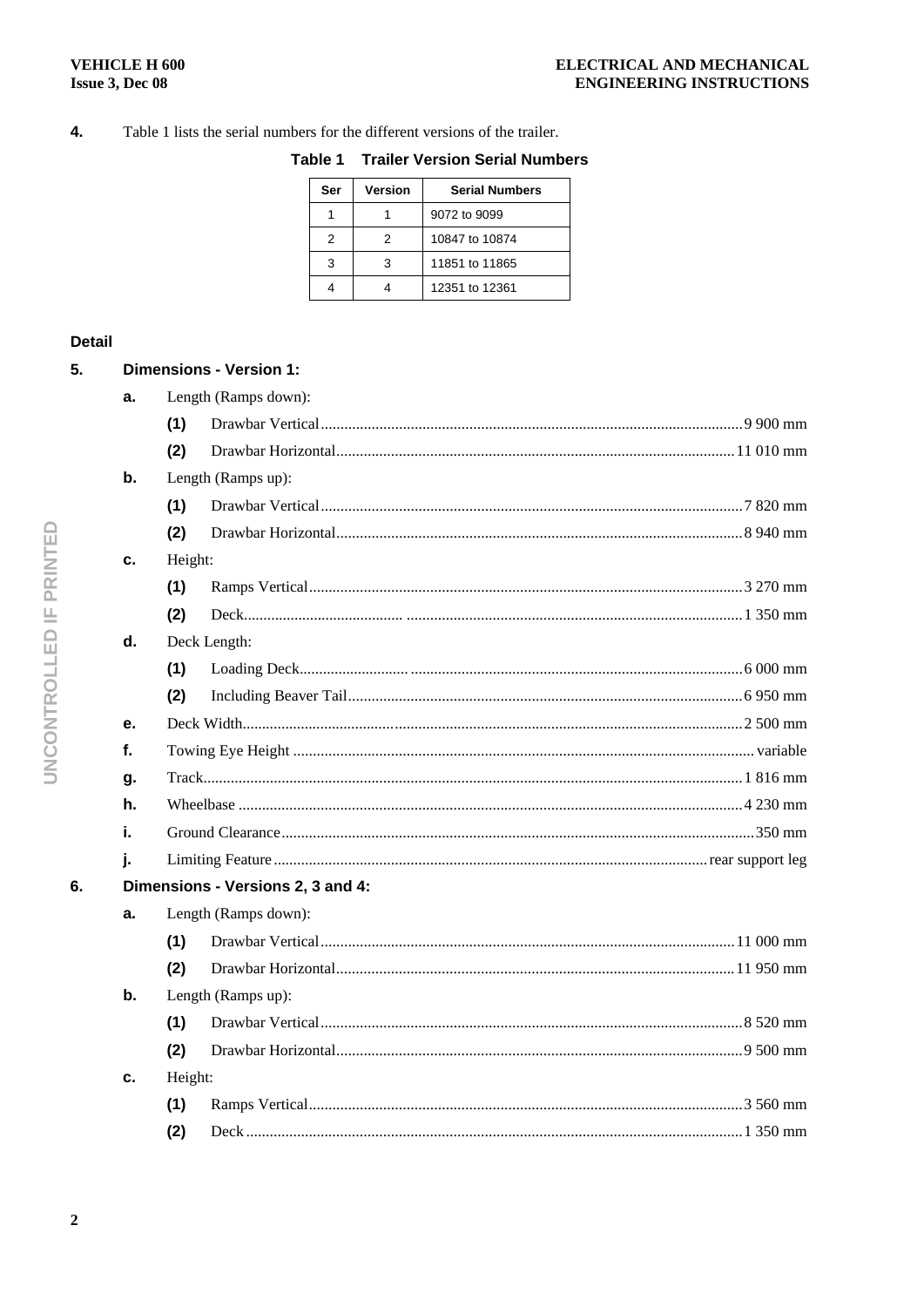|                                | d.     | Deck Length:       |                                       |  |  |  |
|--------------------------------|--------|--------------------|---------------------------------------|--|--|--|
|                                |        | (1)                |                                       |  |  |  |
|                                |        | (2)                |                                       |  |  |  |
|                                | е.     |                    |                                       |  |  |  |
| f.                             |        |                    |                                       |  |  |  |
|                                | g.     |                    |                                       |  |  |  |
|                                | h.     |                    |                                       |  |  |  |
|                                | i.     |                    |                                       |  |  |  |
|                                | j.     |                    |                                       |  |  |  |
| 7.                             |        | Mass:              |                                       |  |  |  |
|                                | a.     | Unladen:           |                                       |  |  |  |
|                                |        | (1)                | Dolly Bogie                           |  |  |  |
|                                |        |                    | (a)                                   |  |  |  |
|                                |        |                    | (b)                                   |  |  |  |
|                                |        | (2)                | Rear Bogie                            |  |  |  |
|                                |        |                    | (a)                                   |  |  |  |
|                                |        |                    | (b)                                   |  |  |  |
|                                |        | (3)                | Total                                 |  |  |  |
|                                |        |                    | (a)                                   |  |  |  |
|                                |        |                    | (b)                                   |  |  |  |
|                                | b.     |                    | Maximum Loading:                      |  |  |  |
|                                |        | (1)                |                                       |  |  |  |
|                                |        | (2)                |                                       |  |  |  |
|                                | c.     | GTM:               |                                       |  |  |  |
|                                |        | (1)                |                                       |  |  |  |
|                                |        | (2)                |                                       |  |  |  |
| 8.                             |        |                    | <b>Bridge Classification:</b>         |  |  |  |
|                                | a.     |                    |                                       |  |  |  |
| <b>Wheels and Tyres:</b><br>9. |        |                    |                                       |  |  |  |
|                                | a.     |                    |                                       |  |  |  |
|                                | b.     |                    |                                       |  |  |  |
|                                | c.     |                    |                                       |  |  |  |
| 10.                            | Axles: |                    |                                       |  |  |  |
|                                | a.     |                    |                                       |  |  |  |
|                                | b.     |                    |                                       |  |  |  |
| 11.                            |        | <b>Suspension:</b> |                                       |  |  |  |
|                                | a.     |                    |                                       |  |  |  |
|                                | b.     |                    |                                       |  |  |  |
| 12.                            |        |                    | <b>Electrical System - Version 1:</b> |  |  |  |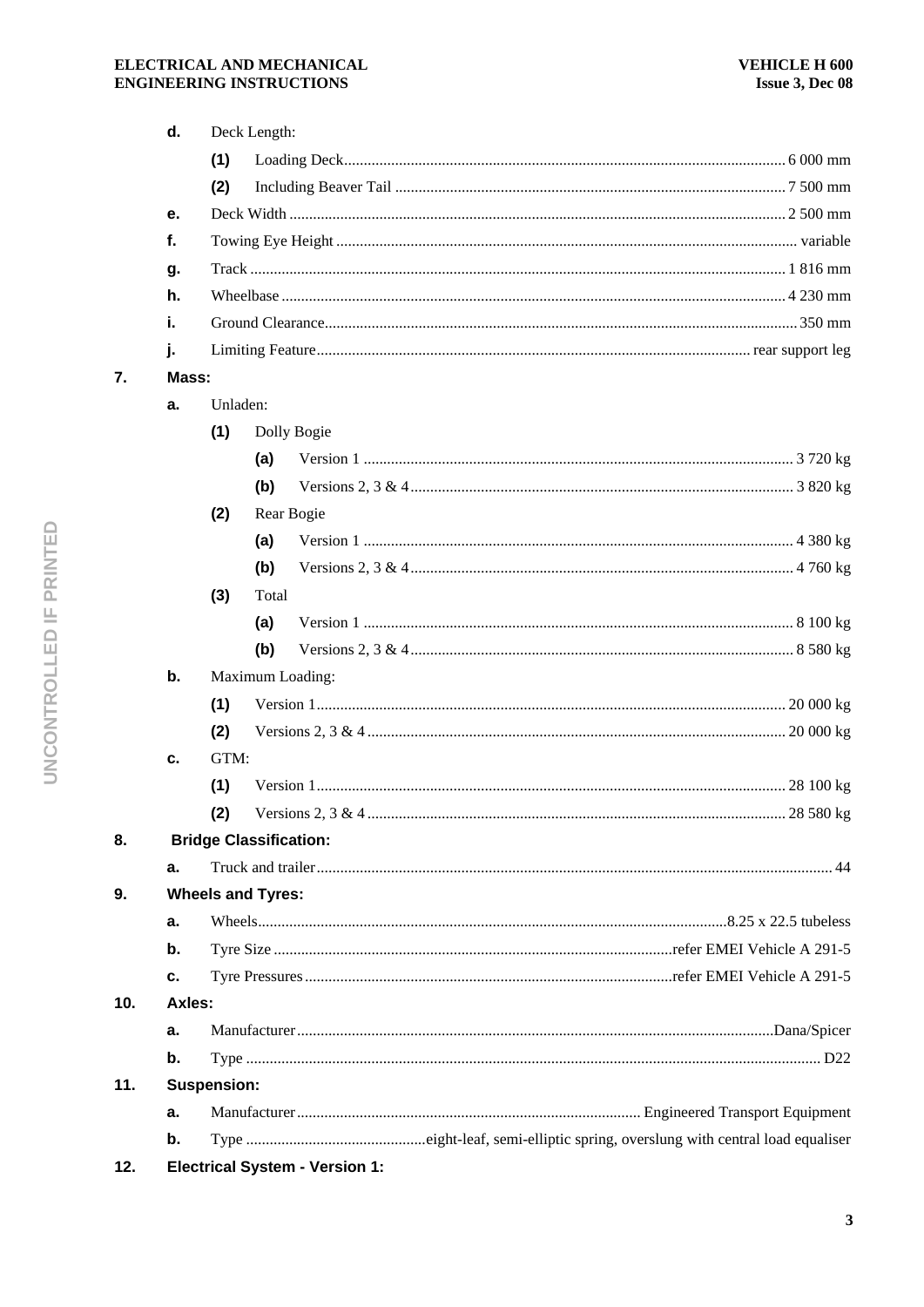# ELECTRICAL AND MECHANICAL **ENGINEERING INSTRUCTIONS**

|     | а. |                                                                                                                                                       |                                                                                                                                                       |  |  |  |
|-----|----|-------------------------------------------------------------------------------------------------------------------------------------------------------|-------------------------------------------------------------------------------------------------------------------------------------------------------|--|--|--|
|     | b. |                                                                                                                                                       |                                                                                                                                                       |  |  |  |
|     | c. | Lighting                                                                                                                                              |                                                                                                                                                       |  |  |  |
|     |    | (1)                                                                                                                                                   |                                                                                                                                                       |  |  |  |
|     |    | (2)                                                                                                                                                   |                                                                                                                                                       |  |  |  |
|     |    | (3)                                                                                                                                                   |                                                                                                                                                       |  |  |  |
|     |    | (4)                                                                                                                                                   |                                                                                                                                                       |  |  |  |
|     |    | (5)                                                                                                                                                   |                                                                                                                                                       |  |  |  |
| 13. |    |                                                                                                                                                       | Electrical System - Versions 2, 3 & 4:                                                                                                                |  |  |  |
|     | а. |                                                                                                                                                       |                                                                                                                                                       |  |  |  |
|     | b. |                                                                                                                                                       |                                                                                                                                                       |  |  |  |
|     | с. | Lighting:                                                                                                                                             |                                                                                                                                                       |  |  |  |
|     |    | (1)                                                                                                                                                   |                                                                                                                                                       |  |  |  |
|     |    | (2)                                                                                                                                                   |                                                                                                                                                       |  |  |  |
|     |    | (3)                                                                                                                                                   |                                                                                                                                                       |  |  |  |
|     |    | (4)                                                                                                                                                   |                                                                                                                                                       |  |  |  |
|     |    | (5)                                                                                                                                                   |                                                                                                                                                       |  |  |  |
|     | d. |                                                                                                                                                       | Hazard Warning Light - Version 4 only:                                                                                                                |  |  |  |
|     |    | (1)                                                                                                                                                   |                                                                                                                                                       |  |  |  |
|     | е. |                                                                                                                                                       | Electrical Plug Sockets - Hazard Light - Version 4 only:                                                                                              |  |  |  |
|     |    | (1)                                                                                                                                                   |                                                                                                                                                       |  |  |  |
|     |    | (2)                                                                                                                                                   |                                                                                                                                                       |  |  |  |
|     |    | (3)                                                                                                                                                   |                                                                                                                                                       |  |  |  |
|     | f. |                                                                                                                                                       | Lighting, Military:                                                                                                                                   |  |  |  |
|     |    | (1)                                                                                                                                                   |                                                                                                                                                       |  |  |  |
| 14. |    |                                                                                                                                                       | Brakes - Versions 1, 2 & 3:                                                                                                                           |  |  |  |
|     | а. |                                                                                                                                                       |                                                                                                                                                       |  |  |  |
|     | b. | air/mechanical. Internal expanding drum type, spring brakes on all axles of trailer and rear axle of<br>dolly. Power chambers on front axle of dolly. |                                                                                                                                                       |  |  |  |
|     | c. |                                                                                                                                                       | Air system                                                                                                                                            |  |  |  |
|     |    | (1)                                                                                                                                                   |                                                                                                                                                       |  |  |  |
|     |    | (2)                                                                                                                                                   |                                                                                                                                                       |  |  |  |
|     |    | (3)                                                                                                                                                   |                                                                                                                                                       |  |  |  |
| 15. |    |                                                                                                                                                       | <b>Brakes - Version 4:</b>                                                                                                                            |  |  |  |
|     | а. |                                                                                                                                                       |                                                                                                                                                       |  |  |  |
|     | b. |                                                                                                                                                       | air/mechanical. Internal expanding drum type, spring brakes on all axles of trailer and front axle of<br>dolly. Power chambers on rear axle of dolly. |  |  |  |
|     | c. |                                                                                                                                                       | Air System:                                                                                                                                           |  |  |  |
|     |    | (1)                                                                                                                                                   |                                                                                                                                                       |  |  |  |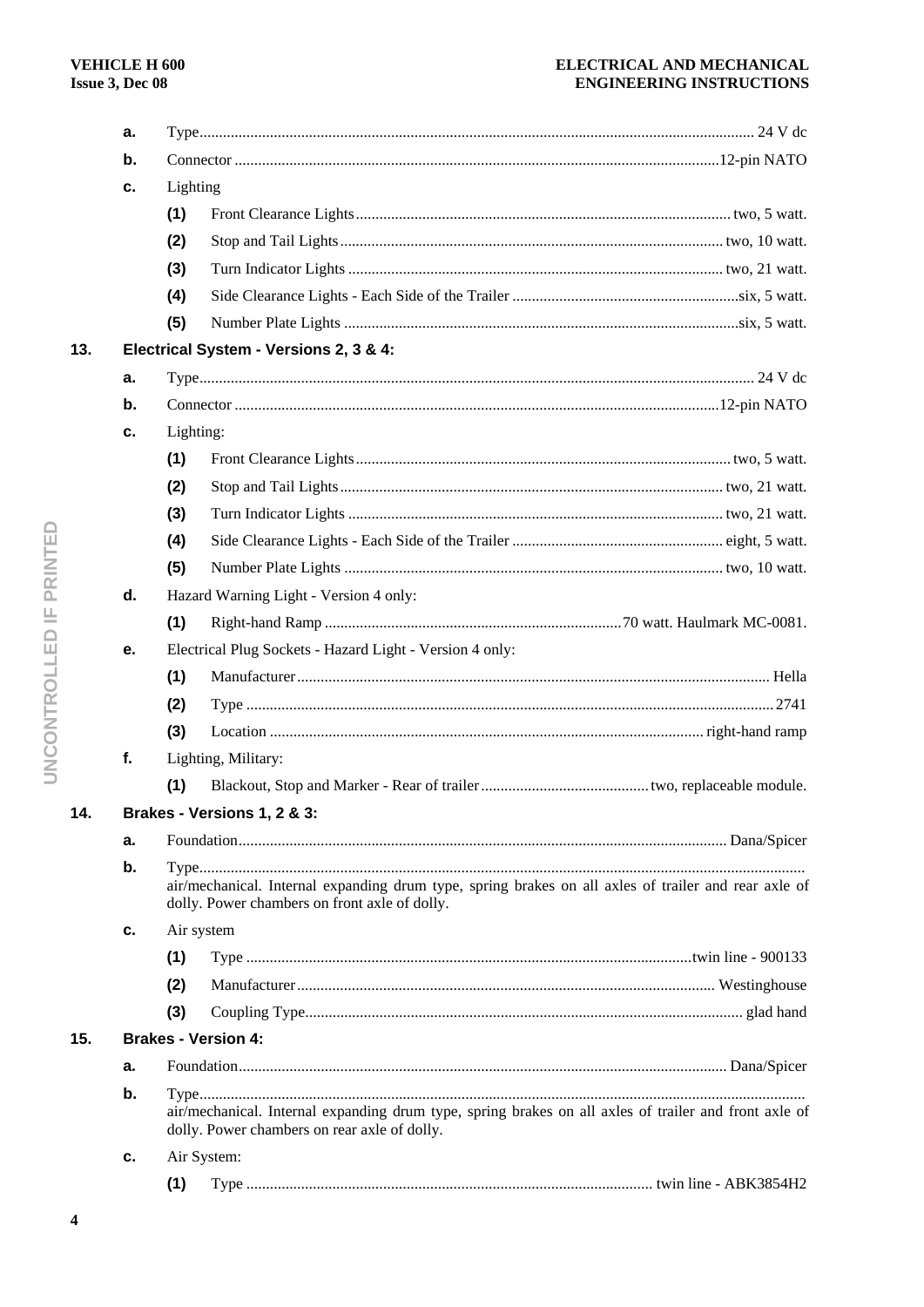# ELECTRICAL AND MECHANICAL **ENGINEERING INSTRUCTIONS**

|     |                  | (2)                                                                                                        |  |
|-----|------------------|------------------------------------------------------------------------------------------------------------|--|
|     |                  | (3)                                                                                                        |  |
| 16. | <b>Ballrace:</b> |                                                                                                            |  |
|     | а.               |                                                                                                            |  |
|     | b.               |                                                                                                            |  |
| 17. |                  | <b>Loading Ramps:</b>                                                                                      |  |
|     | а.               |                                                                                                            |  |
|     | b.               | Loading Angle:                                                                                             |  |
|     |                  | (1)                                                                                                        |  |
|     |                  | (2)                                                                                                        |  |
| 18. |                  | Lubricants:                                                                                                |  |
|     | a.               |                                                                                                            |  |
|     | b.               |                                                                                                            |  |
|     | c.               |                                                                                                            |  |
| 19. |                  | <b>Manufacturer's Details:</b>                                                                             |  |
|     | а.               | Manufacturer:                                                                                              |  |
|     |                  | Haulmark Trailers (Australia)<br>1848 Ipswich Rd<br>ROCKLEA QLD 4108                                       |  |
|     |                  | Phone:<br>$(07)$ 3277 3666<br>$(07)$ 3277 0296<br>Fax:                                                     |  |
|     | b.               | <b>Australian Distributor:</b>                                                                             |  |
|     |                  | Haulmark Trailers (Australia)<br>36 Riverside Rd<br><b>CHIPPING NORTON NSW 2170</b>                        |  |
|     |                  | Phone:<br>$(02)$ 9755 3877<br>Fax:<br>$(02)$ 9755 2320                                                     |  |
| 20. |                  | <b>Point of Contact:</b>                                                                                   |  |
|     |                  | LV SPO, Mdm/Hvy B Vehicles Section<br>DMO<br>Victoria Barracks<br>St Kilda Rd<br><b>SOUTHBANK VIC 3006</b> |  |
| 21. |                  | <b>Associated Information:</b>                                                                             |  |
|     | a.               |                                                                                                            |  |
|     | b.               |                                                                                                            |  |
|     | с.               |                                                                                                            |  |
|     | d.               |                                                                                                            |  |
|     | е.               |                                                                                                            |  |
|     | f.               |                                                                                                            |  |
|     | g.               | Other EMEI:                                                                                                |  |
|     |                  | (1)                                                                                                        |  |